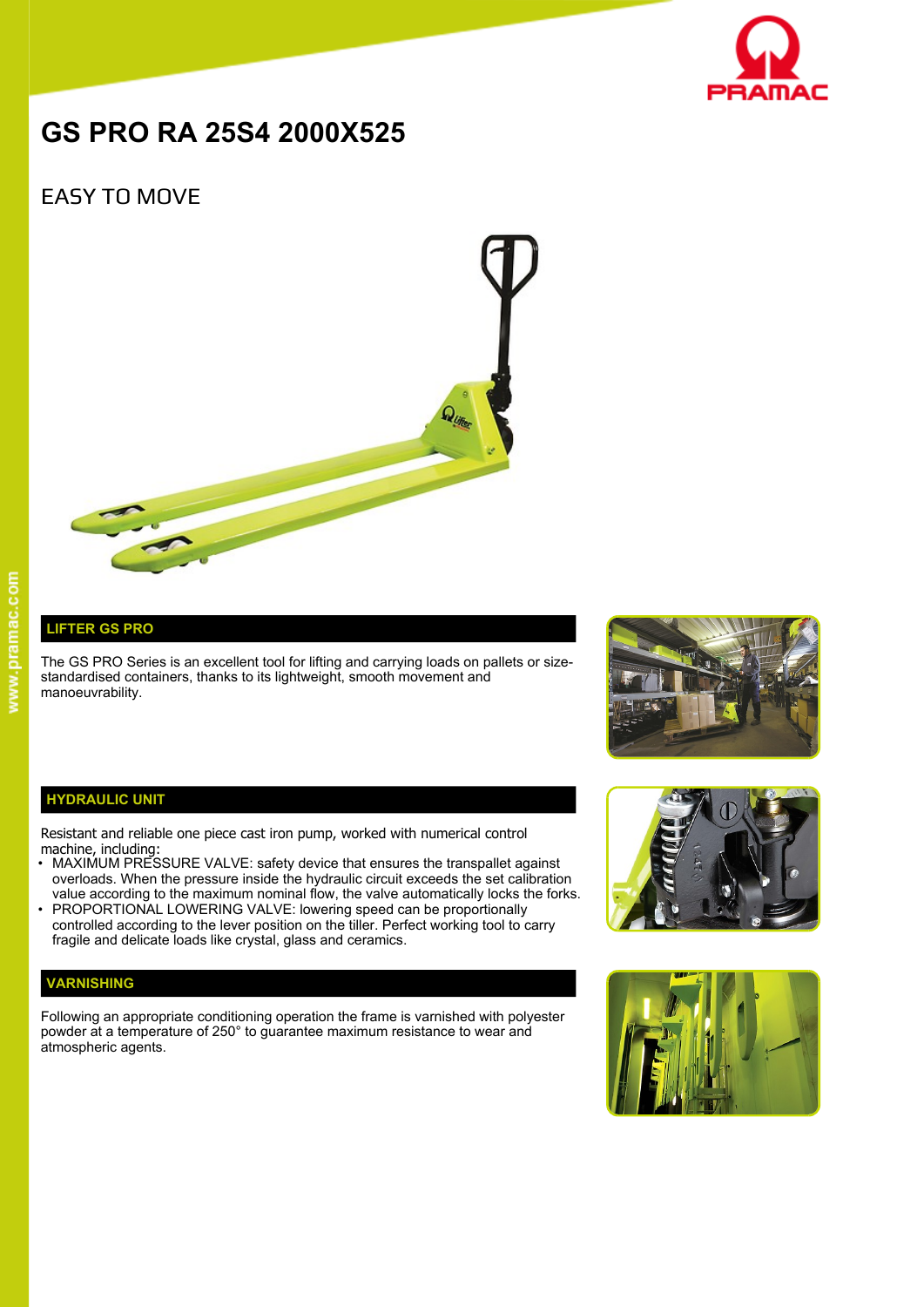| <b>Description</b>         |   |    |            |
|----------------------------|---|----|------------|
| 1.1 Manufacturer           |   |    | LIFTER     |
| 1.3 Drive                  |   |    | Manual     |
| 1.4 Operator type          |   |    | Pedestrian |
| 1.5 Load capacity          | Q | Кg | 2500       |
| 1.6 Load centre distance   | c | mm | 1000       |
| 1.8 Load axle to end forks | x | mm | 1782       |
| 1.9 Wheel base             | v | mm | 2042       |

| <b>Weights</b>               |    |      |
|------------------------------|----|------|
| 2.1 Service weight           | Кg | 140  |
| 2.2 Axle load, laden rear    | Kg | 1604 |
| 2.2 Axle load, laden front   | Κg | 1036 |
| 2.3 Axle load, unladen rear  | Κq | 61   |
| 2.3 Axle load, unladen front | Κq | 79   |

|            |    | POLY.I./<br><b>NYLON</b> |
|------------|----|--------------------------|
|            |    | <b>NYLON</b>             |
|            | mm | 200                      |
|            | mm | 55                       |
|            | mm | 82                       |
|            | mm | 60                       |
|            | nr | 4                        |
|            |    | No.                      |
| <b>b10</b> | mm | 155                      |
| b11        | mm | 375                      |
|            |    |                          |

| <b>Dimensions</b>                          |                 |    |      |
|--------------------------------------------|-----------------|----|------|
| 4.4 Lift height                            | h3              | mm | 115  |
| 4.9 Height of tiller in drive position max | h14             | mm | 1160 |
| 4.15 Height, lowered                       | h <sub>13</sub> | mm | 85   |
| 4.19 Overall lenght                        | 11              | mm | 2400 |
| 4.20 Lenght to face of forks               | 12              | mm | 400  |
| 4.21 Overall width                         | b1              | mm | 525  |
| 4.22 Fork dimensions - Thickness           | s               | mm | 50   |
| 4.22 Fork dimensions - Width               | е               | mm | 150  |
| 4.22 Fork dimensions - Lenght              |                 | mm | 2000 |
| 4.25 Distance between fork arms            | b5              | mm | 525  |
| 4.32 Ground clearance, centre of wheelbase | m <sub>2</sub>  | mm | 35   |
| 4.34 Aisle width                           | Ast             | mm | 2635 |
| 4.35 Turning radius                        | Wa              | mm | 2217 |

| <b>Performance data</b>   |         |    |
|---------------------------|---------|----|
| 5.2 Lifting speed laden   | strokes | 13 |
| 5.2 Lifting speed unladen | strokes | 13 |
|                           |         |    |